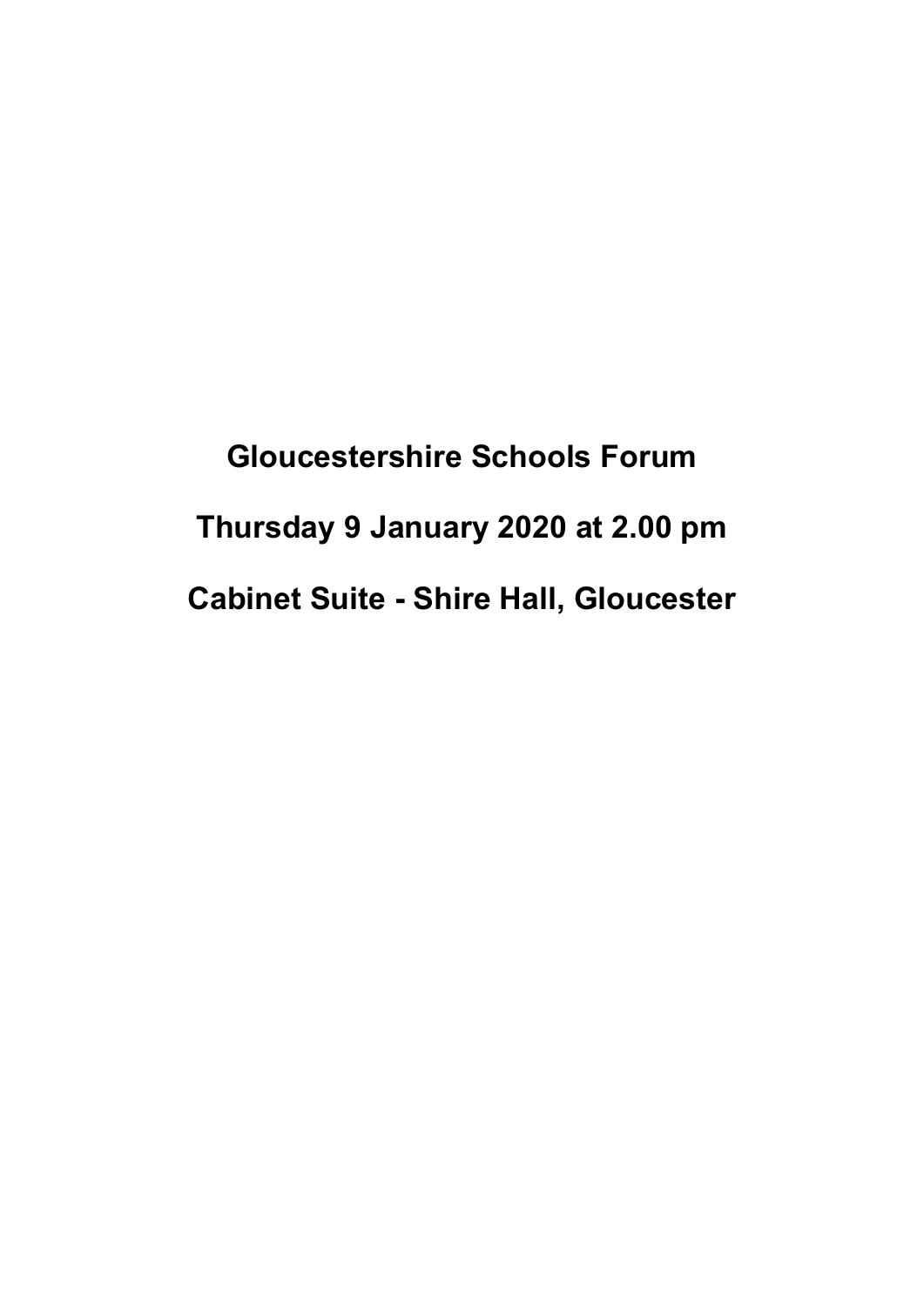Date Published: 2 January 2020

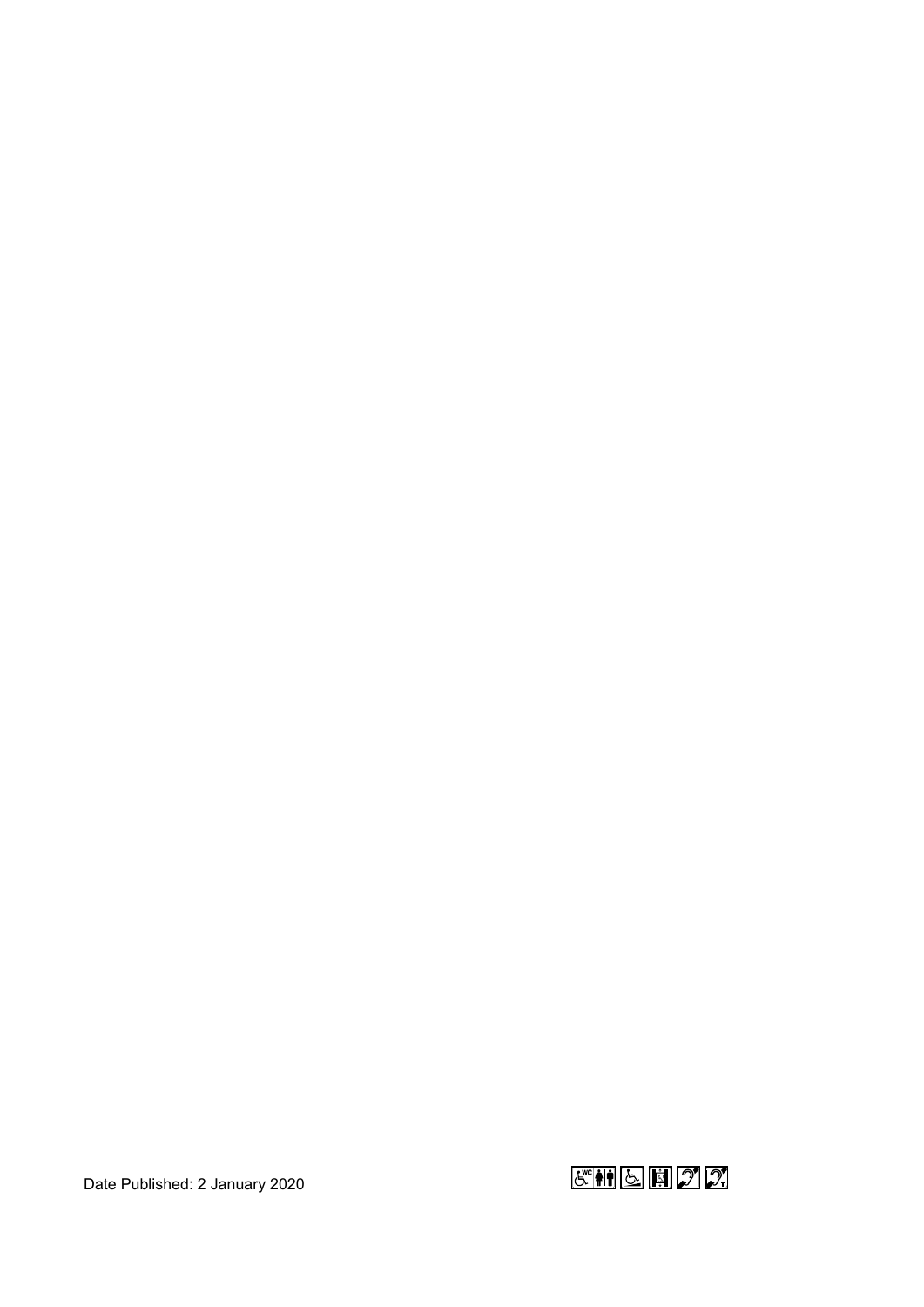## **Gloucestershire Schools Forum**

# **Thursday 9 January 2020**

#### **2.00 pm**

### **Cabinet Suite - Shire Hall, Gloucester**

#### **AGENDA**

| 1                       | <b>APOLOGIES FOR ABSENCE</b>                                                                                                                                                                                                                                                                                                                                                           | Joanne Bolton                        |
|-------------------------|----------------------------------------------------------------------------------------------------------------------------------------------------------------------------------------------------------------------------------------------------------------------------------------------------------------------------------------------------------------------------------------|--------------------------------------|
| $\overline{2}$          | <b>DECLARATIONS OF INTEREST</b>                                                                                                                                                                                                                                                                                                                                                        | Joanne Bolton                        |
|                         | Members of the Forum must declare an interest in any agenda item where<br>the outcome may give them a direct pecuniary advantage or avoid a<br>disadvantage. A form is available at the back of the meeting room.                                                                                                                                                                      |                                      |
| 3                       | <b>PUBLIC QUESTIONS</b>                                                                                                                                                                                                                                                                                                                                                                | Joanne Bolton                        |
|                         | To receive any public questions. Questions can be asked on the day or<br>sent to the Clerk before the meeting. A written answer will be provided if<br>questions are received 3 clear working days before the date of the<br>meeting. The Chair will advise timescale for any questions asked on the<br>day of the meeting or received less than 3 working days before the<br>meeting. |                                      |
| $\overline{\mathbf{4}}$ | MINUTES (Pages 1 - 8)                                                                                                                                                                                                                                                                                                                                                                  | Joanne Bolton                        |
|                         | To agree the minutes of the meeting held on 14 November 2019 and note<br>actions.                                                                                                                                                                                                                                                                                                      |                                      |
| 5                       | <b>GLOUCESTERSHIRE COUNTY COUNCIL BUDGET CONSULTATION</b><br>2020/21 (Pages 9 - 12)                                                                                                                                                                                                                                                                                                    | Suzanne Hall                         |
| 6                       | DEDICATED SCHOOLS GRANT 2020/21 (Pages 13 - 22)                                                                                                                                                                                                                                                                                                                                        | Neil Egles,<br><b>Philip Haslett</b> |
| $\overline{7}$          | <b>EARLY YEARS FUNDING 2020/21 (Pages 23 - 28)</b>                                                                                                                                                                                                                                                                                                                                     | <b>Suzanne Hall</b>                  |
| 8                       | HIGH NEEDS (Pages 29 - 42)                                                                                                                                                                                                                                                                                                                                                             | <b>Philip Haslett</b>                |
| 9                       | SCHOOLS FORUM WORKPLAN 2020 (Pages 43 - 46)                                                                                                                                                                                                                                                                                                                                            | <b>Philip Haslett</b>                |
| 10                      | F40                                                                                                                                                                                                                                                                                                                                                                                    | <b>Philip Haslett</b>                |

#### **(a) INSPECTION OF PAPERS AND GENERAL QUERIES** - If you wish to inspect Minutes or

Date Published: 2 January 2020